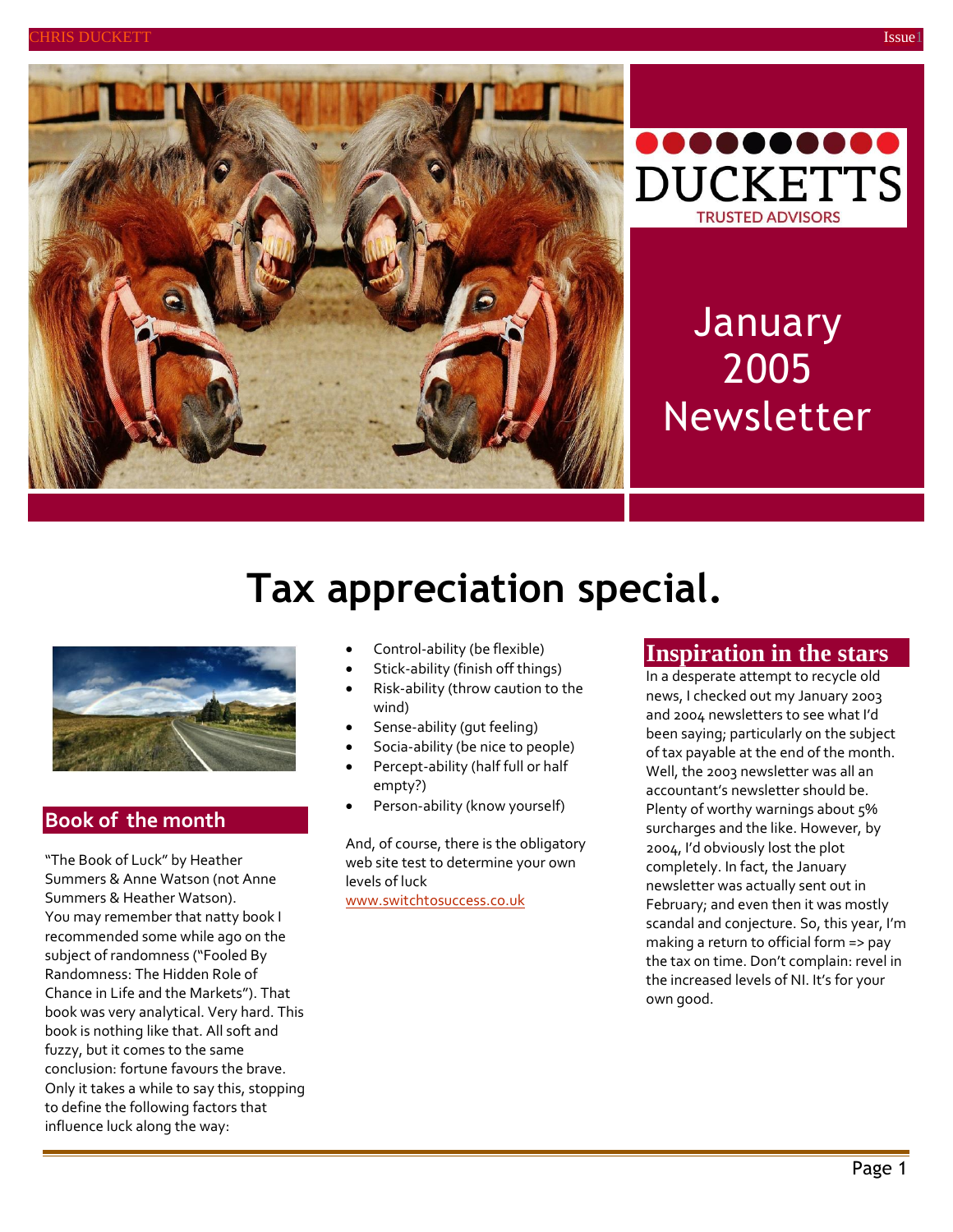

### **Blondes are not us**

I'm sorry to have to announce that Nicki (the tall blonde one), has left us to pursue her career with the NHS. We were sorry to see her go. That makes the Boyscout the resident expert on deferred tax. Heaven help us.

## **Leaders got badges**

A recent survey by Mori has concluded that 95% of business high flyers were prefects at school. It has been suggested that Mori has used a rather generous interpretation of the term "high flyer". True entrepreneurs tend to have dropped out of formal education (eg Anita Rodick, Bill Gates). Furthermore, Richard Branson suffered a gay seduction on his first day at school (according to the Times?) and Tony Blair was flogged. I suffered no such fate, but I was never made a prefect. I'm not bitter, but I will have my revenge.

## **The paranoid programmer**

I recently passed a system issue across Richard Zybert, the guy who supports our server etc, confessing that my fear of loss of data verged on the paranoid. This was his response:

"First: PARANOID is good. It is a rational response to everybody being against you.

Seriously - what looks like paranoia is usually a response to lack of data - you simply cannot be 100% sure and - you would like to be 100% sure, not 99% result: paranoia.

*Two possible responses:*

1) Follow the instinct - usually works but is always expensive (in money, energy, reputation, social life etc) The real problem with this is that you always worry that there maybe something you didn't think about. 2) Invest some time to gain more information to see if some risks are not worth worrying about; consider whether 99.9% would be good enough. That ends up a cheaper option - also makes you feel better because you understand the risks better, so you KNOW you are covered."

I wonder what question he thought he was answering? [www.zybert.co.uk](http://www.zybert.co.uk/)



#### **Corporate bonding**

If all those go-carting and bridgebuilding days out (so dear to the heart of the sales director) fail to get your pulse racing, then stand by for the latest idea: get the team to direct their own porn video. Presumably, you can have the result playing on the new plasma screen in reception? Perhaps copies could be given to clients to persuade them to bring their records in on time? And the cost of the day would be allowable for tax. Gives a whole new meaning to "corporate branding".

[www.xplicitpornschool.co.uk](http://www.xplicitpornschool.co.uk/) Really.

## **Working too hard?**

In a pointless attempt to convince the world that they have a sense of humour, accountants are now filling their newsletters with dodgy jokes. I found the following pathetic example in a competitors pre-Christmas offering: "Three partners in an accounting firm go out to lunch. They are the audit partner, the tax partner and the senior partner. One of them sees a brass lamp lying in the gutter. Curious, they pick it up and give it a rub. Instantly, a genie appears. "You know the deal," says the genie. "Three wishes. But seeing there are three of you, you can have one wish each." "Great," says the audit partner. "Take me to the Whitsunday Islands, give me a blonde and an endless supply of XXXX and leave me there for ever." Pouf! There is a flash of light, a puff of smoke and he is gone. "Now me," says the tax partner. "Take me to the Cook Islands, give me two blondes and an endless supply of offshore tax schemes and leave me there for ever." Pouf! There is a flash of light, a puff of smoke and he is gone. The genie turns to the senior partner. "And what do you want?" "I want those two back in the office straight after lunch.""

Clearly preposterous. Whoever heard of a tax partner going out for lunch?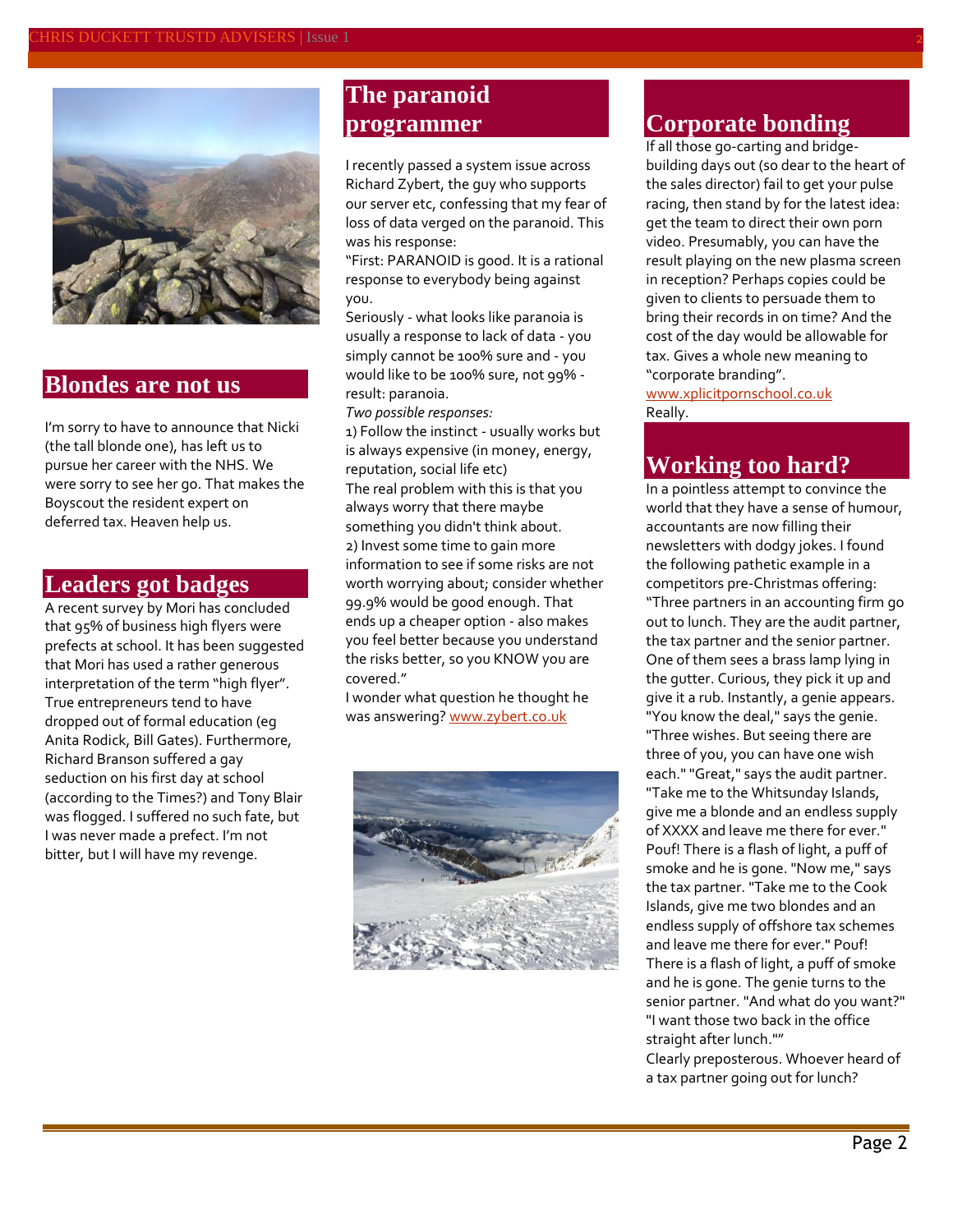## **On line filing for PAYE**

Miss Sparkle thinks this is important. But then she is suffering from tax return overload. If you send in your PAYE yearend returns via the internet, you will get a £250 refund over the next 5 years.

#### **ET phone France**

It appears that BT has been beaten hard by the OFT and is now doing what it was supposed to and giving (nearly) everybody a chance to get a broadband service. However, the data transmission speeds are likely to be fairly modest and the chances of being able to download films (VOD – video on demand) are remote unless you live in a big city. Compare this situation with the French experience where high-speed broadband is a reality for a significant part of the population. Apparently, new homes in this country are now built with fibre-optic cable as standard, but everybody else will have to make do with copper cable (or aluminium in Hereford). If VOD seems of marginal benefit, it is possible to make phone calls over the internet (VoIP?) at very low cost. Tr[y www.skype.com,](http://www.skype.com/) if you dare?

## **VAT - recovering the vat on fuel mileage claims**

This is hard work, but I get asked the question a lot.

At present UK employers are able to recover the deemed vat included in mileage claims made by employees. The amount of vat is determined by applying a standard rate per mile for the fuel element to the usual vat fraction. This recovery may be under threat. Our government and the EU are "discussing" the issue in the European Courts.

The EU position is that vat can only be recovered by the person who makes the purchase. In the case of employees' fuel this is obviously the employee, not the employer.

The UK government is arguing the opposite, that employees stand in the place of their employers when they fill up their cars with fuel to use partly or wholly on work related journeys. We should stress that this matter is still unresolved, and we will return to the subject when a final ruling is made.

### **Delighted customers**

We have our occasional customer service failure (particularly in January), but, unlike solicitors, at least we know that there is such a concept. Out in the big bad world, you get to deal with all sorts of strange people and you don't have the luxury of refusing to work for them if you get fed up. So, helping big companies to deal with customer problems is a real issue. The traditional approach is to set up a call centre (somewhere exotic) and hope that the language barrier creates such a high level of frustration that customers simply give up. A rather more positive approach can be found in the Sage of Bishopswood's latest e.zine. An article by Alison Fulford describes how she set up a service centre for a large retailer; and it worked. As ever, the secrets of success are:

- Find out what matters to your customers (the Boyscout can help?)
- Craft your picture of perfection which describes your vision
- Recruit people who can fulfil your vision

I suggest that the last point is the hard bi[t www.paradisementors.com](http://www.paradisementors.com/) Anybody wanting a copy of the e.zine => let me know.

#### **Know thyself**

We're all familiar with the idea that people see information in different ways. That's why the Boyscout insists on colour graphs when everybody knows that numbers are in black & white (and occasionally red). So, I was bemused by an old article, by Peter Drucker, splitting the world into "readers" and "listeners". Very few people can do both, it seems. The example that proves the rule is the case of the US presidents. JFK was a reader. He assembled a brilliant group of writers as his assistants and they wrote long reports to him, before he discussed the issues with them. When LBJ took over, he kept the same staff. They kept on writing to him, but he, as a listener, never understood a word. As far as I know (and I'm a little shaky on US history), the LBJ presidency was a disaster, but does anybody know what happened to him? Where did Tricky Dicky fit in? Am I a reader or a listener? Does anybody care?

## **Disclaimer**

The most important primary activities in life are, in descending order, loving, dying and producing great works of the imagination. The most important secondary activity is creating the conditions in which these can most effectively be pursued – in other words, leadership.

I found this in the Sunday Times. It didn't mention paying tax.